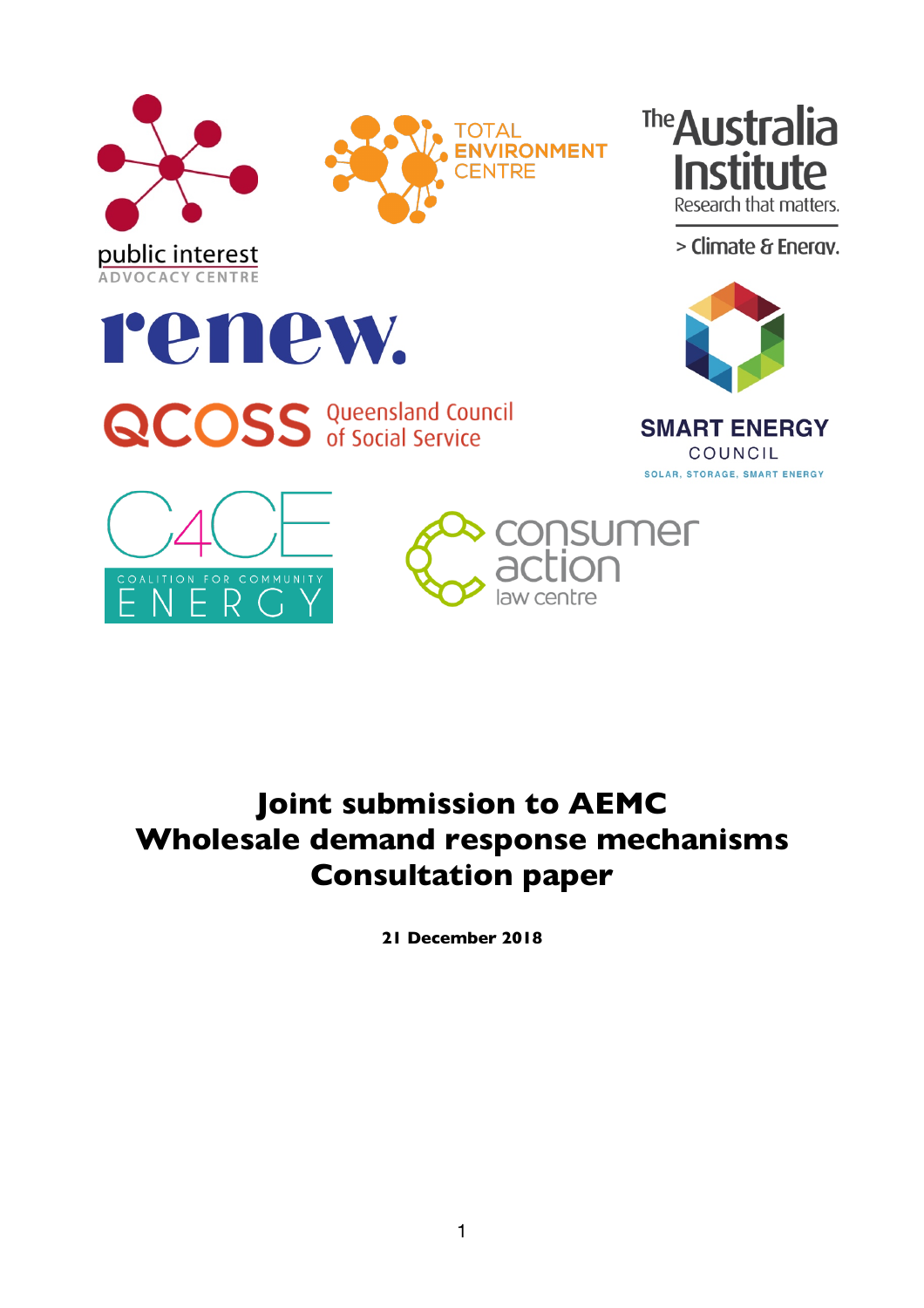# **Overview**

Our organisations represent a breadth of energy consumer and public policy interests.

While we have a range of views on the detailed design options, we have come together stress the urgent need to introduce a Wholesale Demand Response (WDR) mechanism into the NEM that allows consumers to participate irrespective of whether or not their retailer offers DR products or services.

We welcome the opportunity to provide feedback on the AEMC's consultation paper (CP) on the WDR rule change (RC) request proposed by the Public Interest Advocacy Centre, The Australia Institute and the Total Environment Centre (ERC0247 / RRC0023) as well as those from the South Australian Government and the Australian Energy Council (ERC0250 / RRC0027 and ERC0248 / RRC0025).

In broad terms, we support ERC0247 and the principles behind it. In this submission we will also summarise our views on the competing rules (ERC0250 / RRC0027 and ERC0248 / RRC0025).

Rather than respond to all 26 questions and sub-questions in the CP, this submission focuses on some the most important issues. Many of the matters raised in the CP were fully canvassed in the AEMC's Reliability Frameworks Review, and a number of our organisations expressed our views in that process as well.

Considering the WDR rule change proposal alongside the other two RC requests, it is clear there are two core principles at stake:

- **Wholesale access**. Demand response should be able to truly compete in the energy market on level pegging with generation, as originally conceived in the Parer Review.
- **Consumer choice**, All consumers, ranging from information-poor households and farms to small and large businesses, should have the option to participate in demand response, whether or not their retailer offers it to them.

## **The market objective**

The PIAC, TEC and TAI rule change request is designed with a clear objective: to open up the wholesale market to competition from demand response. The AEMC defines this objective simply:

Demand response providers should be able to be recognised on equal footing with generators in the wholesale market and so be able to more readily offer wholesale demand response in a transparent manner to AEMO.

DR is an integral part of the energy system, and the energy market cannot be considered efficient without DR being optimally utilised in every part of the energy supply chain: wholesale energy and ancillary service markets, system security and reliability arrangements, distribution and transmission networks, and behind the meter. While the amount of DR in the wholesale energy market is not well understood due to the lack of transparency of current arrangements, its use by retailers is far below its efficient level.

The ability to participate in DR under current arrangements is effectively limited to the largest commercial and industrial energy consumers, and even they report barriers.

We concur with the ACCC, AEMC, Finkel Review and COAG Energy Council, that the NEM needs a DR model that supports third party aggregation and provision of wholesale market DR.

## **Competing rules, need for consolidation**

There are now three rule change requests before the AEMC relating to wholesale demand response. This multiplication of process makes it impossible for small, consumer organisations or market participants to fully participate in the AEMC's process.

The three rule demand response rule change sets before the commission are:

- 1. PIAC, TEC and TAI: proposes a market-based solution to remedy the current low level of DR in the NEM, by introducing a new category of market participant, the demand response service provider (DRSP), able to offer scheduled single or aggregated reduced loads or 'negawatts' into the wholesale market, with the primary objectives of lowering wholesale prices and consumer bills.
- 2. South Australian Government (SAG): supports the core principles behind the PIAC, TEC, TAI rule and should be supported in broad terms. The SAG rule also proposes the introduction by AEMO of a transitional, separate wholesale demand response market.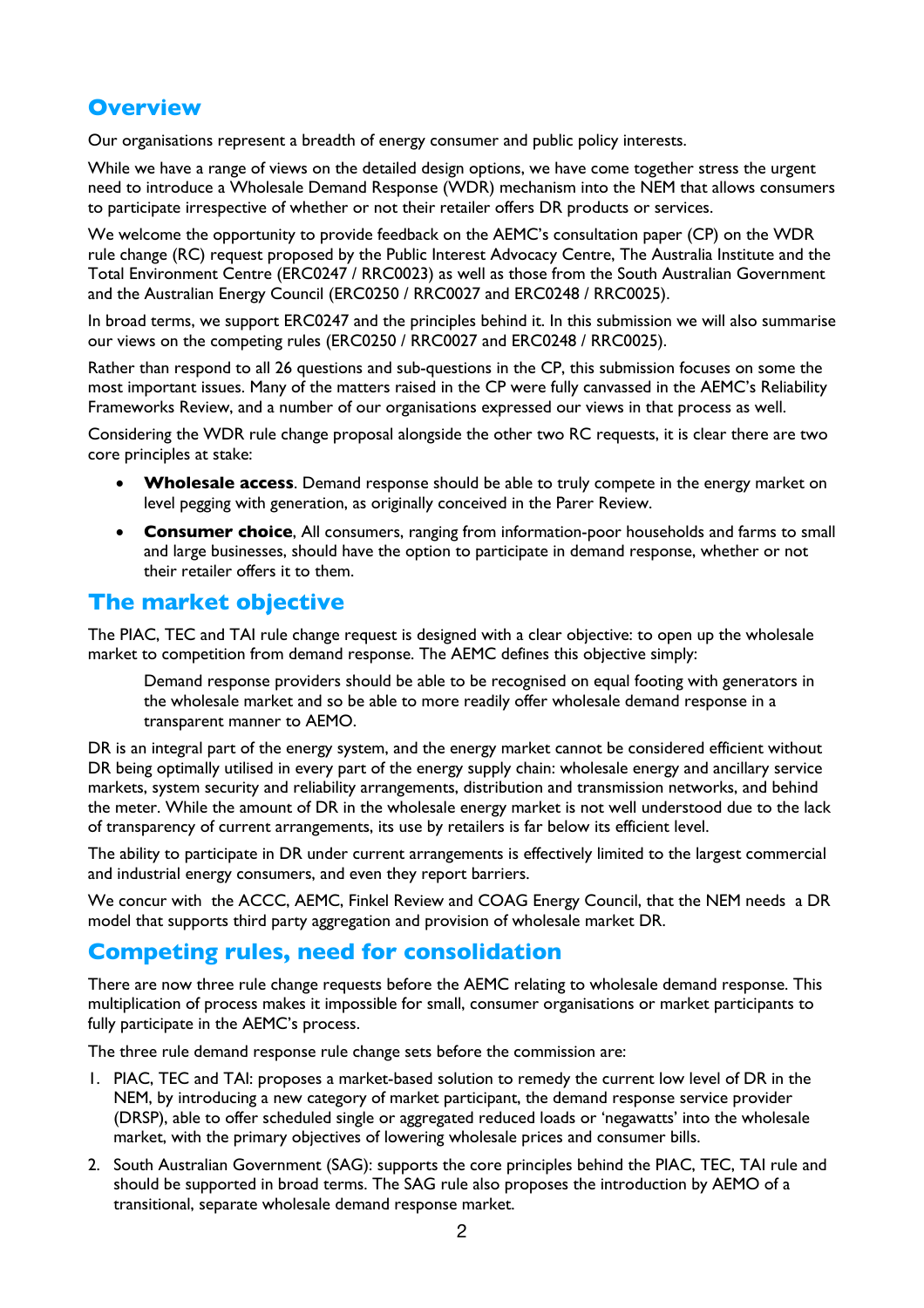3. Australian Energy Council (AEC): concedes that third parties should have wholesale DR market access but proposes to maintain retailers' control over the DR market while introducing a WDR register.

Since all the proposals attempt to more or less provide alternative solutions to the same problem, we see no reason why all three rule change requests should not be considered as part of the same AEMC process.

## **The SAG proposal is complementary**

The SAG rule change is best thought of as a complementary proposal to the PIAC, TEC and TAI proposal. It has an additional feature; a transitional framework. We support the intention of the transitional arrangement to support the timely introduction of the WDR mechanism, but think there are preferable ways to achieve this, and encourage further consideration of the most efficacious measures to achieve this. We note that PIAC's submission to the CP is considering some options for this transition.

## **The AEC proposal is counterproductive and ineffective**

The AEC proposal accepts the need for more wholesale DR—a major concession by retailers—but offers only a tokenistic reform in this direction (ie, the creation of a WDR register), while still giving retailers a veto power over customer involvement in the DR market. The register proposed may be an unnecessary red tape burden for energy solutions companies and thus create a cost for consumers, while having questionable benefits.

While the proposed AEC model lacks much of the detail required to understand how it would work in practice, it is clear that if fails to achieve four of the benefits of the PIAC, TEC, TAI and SAG proposals:

- It does not remove the existing distortion to the market created by the absence of a level playing field between demand response and generation businesses.
- It does not promote the availability of DR throughout the supply chain and among all consumers, as participation would be limited to consumers that are with participating retailers. This also presents geographic limitations to using DR for network services.
- It does not support real consumer choice and confidence. Under the proposal, consumers who want to do DR will be required to accept the DR terms and any energy contract terms of their current retailer, and will be unable to move their combined DR and energy contract to any retailer that does not have the same business model.
- It does not allow DR to be offered by the demand response aggregators who are best equipped to provide it, while allowing retailers to focus on delivering energy retail services.

## **Load shedding mechanism**

In the CP the AEMC canvasses another option, a "load shedding compensation mechanism" (LSCM). This "would require retailers to provide compensation to their customers (i.e. end consumers) in the event that those customers are involuntarily load shed because there is insufficient generation to meet demand."

In our view this option does not address the core principles, since it limits DR to emergency load shedding events, perpetuating the marginal status of DR and limiting the potential consumer benefits.

We will now focus on some of the main issues raised in the consultation paper.

#### **Issue 5.1: Extent of the issue being addressed**

The PIAC/TEC/TAI rule change request provides evidence of the low level of DR in the NEM relative to other jurisdictions. In addition, we note that it is currently extremely difficult for residential and other consumers to participate in WDR. Currently, retailers are responsible for facilitating consumer participation in WDR. In PIAC's experience, they have not done so.

Given the lack of demand response options offered to residential consumers, all groups have difficulty in accessing them. In early 2018, PIAC conducted a research project that involved 'mystery shopper' calls to retailers active in NSW asking whether the offered demand response programs for residential consumers. Of the 23 retailers contacted, only one, boutique retailer offered WDR. This indicates that, even if consumers are aware of what to ask for and are happy to change retailers to access WDR, it is very unlikely that they will be able to find a retailer that is willing to offer DR.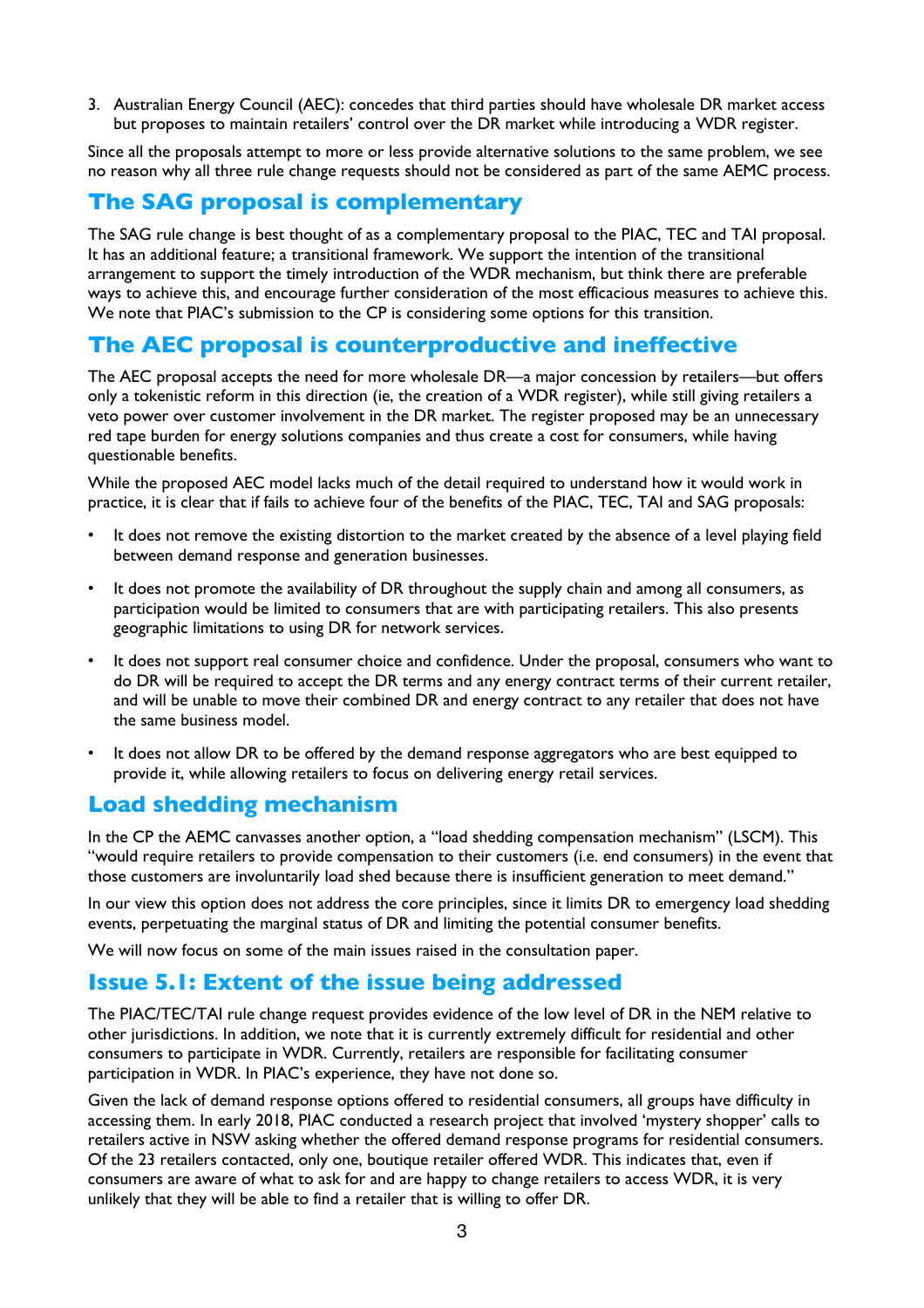Low income and other disadvantaged consumers have the most difficulty accessing affordable energy services in the competitive market. This may stem from a variety of reasons including being less numerically or financially literate, having a language barrier, or a disability or being on hardship plan or prepayment arrangement which would limit their ability to change retailers.

Large energy users also report a lack of suitable DR products from retailers, noting the even when their retailer does offer WDR, the payments offered are a very small fraction of the wholesale market value.

There has been a recent burst of DR offerings from a small number of retailers. We consider this to be an attempt to head off this reform process, and that the AEMC should not view this as sufficient progress in increasing WDR services. Rather, as noted by the AER in its recent Wholesale electricity market performance report, WDR by retailers actually decreased in the last year: "For summer 2017–18, AEMO estimated there was only 207 MW of expected demand response to different wholesale price levels."

## **Issue 5.2: Benefits of making a change**

We largely concur with the AEMC's characterisation of how efficient wholesale demand response would improve outcomes in the wholesale market. The AEMC points out there is a theoretical "efficient market incentive" for retailers to offer and engage in WDR. However, as noted in the PIAC/TEC/TAI rule change request, the roles and benefits of DR far from being fully realised.

As market bodies and many independent analysts have observed, current arrangements have led to a suboptimal level of DR in the NEM compared with other energy markets. This may be due to a raft of factors including that third parties are unable to participate directly in the wholesale market, along with practical commercial issues for retailers and cultural factors such as a lack of knowledge about or bias against demand-side behaviours and technologies. Above all, at present WDR providers can only benefit by offering their services to a retailer to manage the load of the customers of that retailer. There are many barriers to developing these partnerships.

# **Issue 5.3: Costs of making a change**

During the previous DRM rule change process, retailers proposed grossly inflated and unsubstantiated estimates of the costs of changes to billing and IT systems. We caution the AEMC to closely interrogate whatever estimates retailers come up with this time around, particularly considering the AEMO and retailers will be already implementing the five-minute settlement and global settlement reforms in the next three years, both of which involve significant and costly changes to market operations.

Even if it were accurate, the inflated cost estimate provided by retailers is not grounds for rejecting the reform at this time, given the far higher potential benefit to the market of DR, and the matters of principle considered.

Nevertheless, there are several measures to reduce the upfront costs of introducing the WDR mechanism (see PIAC submission for details). These measures are designed to reduce the burden on AEMO and retailers, both of which will be required to undergo some system changes to implement the reform.

## **Issue 5.4: Baselines**

An adaptable, robust baselining methodology is obviously critical to the successful implementation of WDR. As ARENA and AEMO and their industry partners learned during the 2017-18 RERT trials, this is not a simple process, and requires refining over time. We therefore propose a principles-based approach whereby the objectives of baselining would be included in the Rules, with AEMO having responsibility for developing and refining the methodology as the WDR evolves. AEMO should also be capable of responding to the issue the AEMC raises about the potential for inaccurate WDR baselines to cause problems with the NEM dispatch engine (NEMDE).

It is also important to note that much demand response is likely to be automated, making it easier to measure and control and somewhat simplified baselining compared to entirely manual DR. In the case of the more advanced demand response markets in the US, only 0.7GW of over 18.3GW of enrolled demand response capacity in the US is behavioral, compared with the mostly manual curtailment processes found in the RERT demand response pilots over 2017-2018.